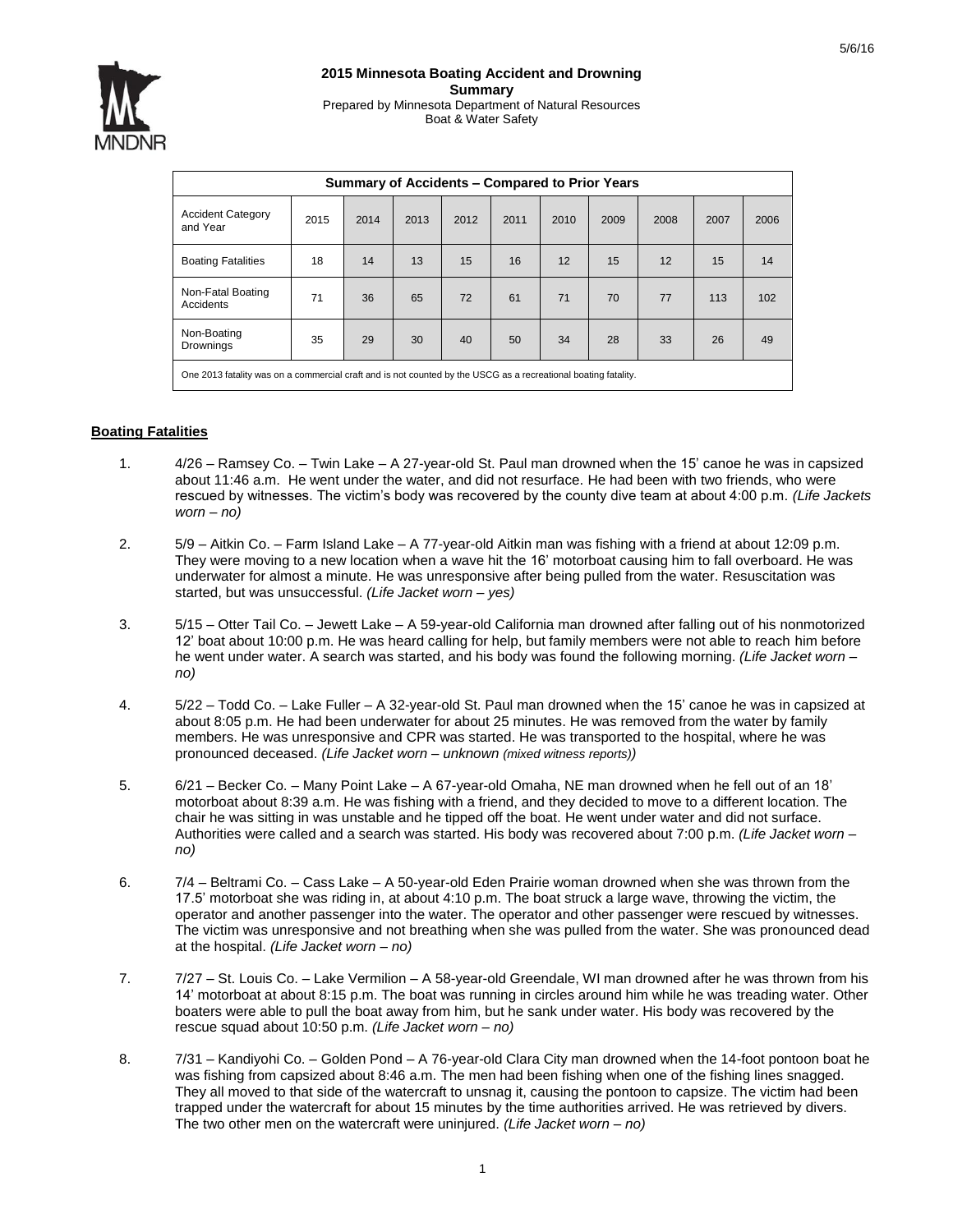- 9. 8/3 Otter Tail Co. Wymer Lake A 60-year-old Frazee man drowned while taking his family for a pontoon ride at about 2:00 p.m. The 24' watercraft had mechanical issues and he jumped into the water to try to get it back to shore. He started to struggle while swimming. One family member tried to assist him to shore, but was unsuccessful. She swam to the dock to call for help and threw an inner tube out to the victim. Another family member from the boat got him to shore with the help of the tube. He was unresponsive. CPR was started and he was transported to the hospital, where he passed away. *(Life Jacket worn – no)*
- 10. 8/26 Crow Wing Co. Rush Lake A 21-year-old Eagan man died after apparently falling off a 10' personal watercraft into the water about 4:36 p.m. Witnesses got him out of the water and to shore. He was unresponsive. Resuscitation efforts were started but were unsuccessful. It is unknown what caused him to fall off the watercraft. *(Life Jacket worn – yes)*
- 11. 9/3 Hennepin Co. Mississippi River A 72-year-old Coon Rapids man died of injuries sustained when his 20.5' watercraft flipped while on the river at about 3:53 p.m. The boat was travelling fast and hit a tree branch floating in the river, which caused the boat to flip. Witnesses pulled the man from the water and CPR was started. Resuscitation efforts were unsuccessful. He was the only occupant of the watercraft. *(Life Jacket worn – unknown)*
- 12. 9/14 Lake Co. Fall Lake A 74-year-old Ely man was reported missing after he had gone fishing in his 12' motorboat alone on Monday, and didn't return that evening. A multi-agency search was started and his empty boat was found the following morning. His body was located about 4:40 p.m. The cause of death was drowning. *(Life Jacket worn – no)*
- 13-15. 10/3 Lake of the Woods Co. Lake of the Woods Three Baudette men (ages 22, 24 and 28) were reported missing after their 16' motorboat apparently capsized early Saturday morning. The men were last seen leaving in the boat about 11:30 p.m. on Friday. The boaters were reported missing about 1:30 p.m. on Saturday and the capsized boat was found at about 3:30 p.m. A multi-agency search was started Saturday, including several county sheriffs' offices, MN DNR, U.S. Border Patrol, several police departments and a plane provided by U.S. Dept. of Homeland Security based in Grand Forks. The body of the 22-year-old was recovered on 10/9/15. The body of the 24-year-old was recovered on 10/11/15. The body of the 28-year-old was recovered on 4/19/16. *(Life Jackets worn – no)*
- 16. 10/11 Hennepin Co. Lake Minnetonka A 7-year-old Edina girl died after being overcome by carbon monoxide while riding in a 28' cabin motorboat. She had gone into the cabin area and was found about 10 minutes later, unresponsive. CPR was started and authorities were called. She was transported to the hospital, but could not be revived. A hole was found in the exhaust pipe on the boat. *(Life Jacket worn – unknown)*
- 17. 10/15 Pine Co. Oak Lake A 57-year-old Sturgeon Lake man drowned after falling out of his 14' motorboat. He and two other men had been duck hunting and were returning to the boat launch. The two passengers were dropped off at the dock to get the vehicle and when they got back, the boat was circling about 200 yards from shore, with no one on board. Authorities were called. The victim's body was recovered about 6:40 p.m. *(Life Jacket worn – no)*
- 18. 11/13 Pope Co. Anderson Lake A 40-year-old Starbuck man apparently drowned when the canoe he was using to travel to an island to deer hunt apparently capsized. He was reported missing about 5:00 p.m. and a search was started. The canoe was found in about 10 feet of water near where the canoe was put in. The search was ended about 10:30 p.m. and was started again about 7:30 the following morning. The victim's body was found about 9:20 a.m., near the canoe. *(Life Jacket worn – no)*
- Summary: There were 16 fatal accidents, involving 16 boats, resulting in 18 deaths. There were no additional injuries, but there was \$8,300 in property damage. There were 2.23 deaths per 100,000 registered boats, compared to the U.S. rate in 2014 of 5.2. All of the fatal accidents involved a single boat. Four of the watercraft were nonmotorized and 12 were motorized. Three of the victims were from the same boat. Seven of the accidents were falls overboard, six were capsizings, one was a collision with a floating object which caused the boat to flip, one was carbon monoxide poisoning, and one involved a victim who left the boat to pull it into shore. Life jackets were known to be worn by only two of the victims out of the total of 18 (11%). The most common age ranges for victims were 51 years and over (9) and 18-40 years old (7). The most common age range for the operator was 51 years and over (8). Alcohol was listed as a factor in seven of the 16 accidents (44%).

Continued on next page.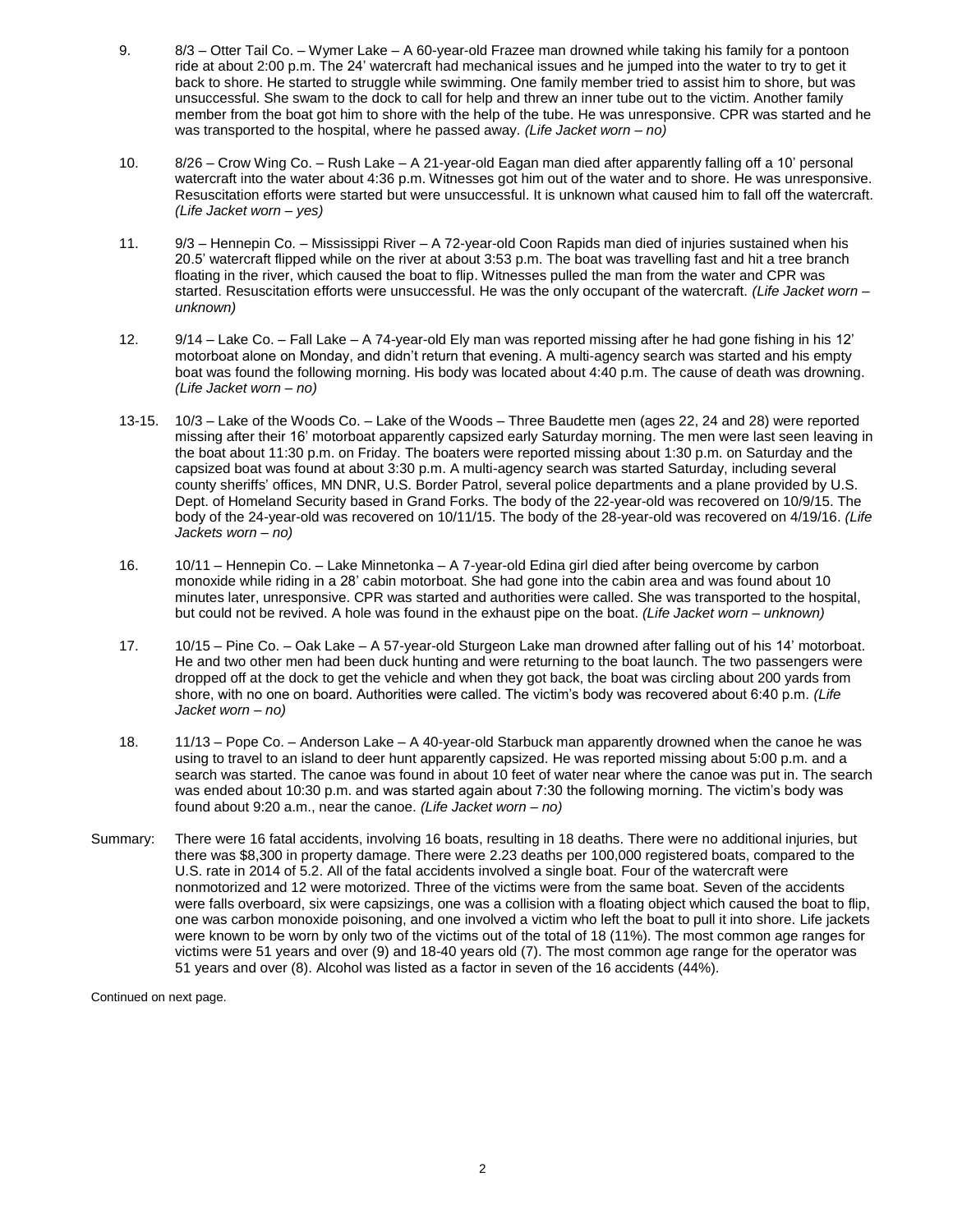| Capsizing                                |               |  |  |  |
|------------------------------------------|---------------|--|--|--|
| Collision w / fixed/floating object      |               |  |  |  |
| Collision w / another watercraft         | 22            |  |  |  |
| Collision w / underwater object          | $\mathcal{P}$ |  |  |  |
| Collision w/ swimmer, person in water    |               |  |  |  |
| Fall in boat                             | 2             |  |  |  |
| Fall overboard                           |               |  |  |  |
| Fire/Explosion                           |               |  |  |  |
| Grounding / Hitting Bottom               |               |  |  |  |
| <b>Struck by Propeller</b>               |               |  |  |  |
| Sinking / Flooding / Swamping            |               |  |  |  |
| Water skiing, wake boarding or tubing    | 12            |  |  |  |
| Other                                    | 2             |  |  |  |
| <b>Total Non-Fatal Boating Accidents</b> |               |  |  |  |

*NOTES:*

*1. Reportable non-fatal boating accidents are those where there was: a) at least \$2,000 in property damage, or b) an injury beyond first aid.*

Summary: There were 71 reportable non-fatal boating accidents involving 97 boats and resulting in 65 injuries. There was also \$352,777 in damage to boats and \$19,920 in damage to other property. The most common operator age range was 41-50 years old (20), followed by 31-40 years old (16) and 51-60 years old (15). The most common age ranges for victims with injuries were 13-17 years old (10), 31-40 years old (10) and 61 years and over (10). Alcohol was known to be a factor in 12 of the 71 total non-fatal accidents (17%).

## **Non-Boating Drownings**

- 1-2. 2/1 Lincoln Co. Lake Benton A 29-year-old woman and a 54-year-old man, both from Tyler, drowned after going through the ice in their vehicle. They went ice fishing in the morning, and were reported missing about 6:00 p.m., when they didn't return. A search of the lake was started. The vehicle was found in the lake on 2/3. The woman's body was recovered on 2/7. The male victim's body was recovered on 2/14.
- 3-4. 3/3 Douglas Co. Lake Andrew A 50-year-old Alexandria man drowned when the utility task vehicle (UTV) he was operating went through the ice. He and his 2-year-old grandson were plowing snow on the lake, about 7:30 p.m., when they broke through. They were able to exit the vehicle, but were unable to get out of the water. Authorities were called and divers found the victims and removed them from the water at about 9:25 p.m. They were taken to a local hospital, and then airlifted to hospitals in the Twin Cities. The man was pronounced deceased at the hospital that evening. The 2-year-old was put on life support, but died four weeks later, on March 30.
- 5. 4/20 Hennepin Co. apartment pool A 34-year-old Plymouth man drowned while swimming in his apartment pool about 7:20 p.m. He was found on the bottom and pulled from the pool, unresponsive. CPR was started, but to no avail. He was pronounced deceased at the scene.
- 6. 4/30 Dakota Co. Vermillion River A 47-year-old Apple Valley man drowned when he somehow entered the river. He had been sitting on the river bank with a friend. The friend went home about 2:30 p.m., and left the man sitting on the river bank. Witnesses saw the man lying face-up with his hair in the water a little before 3:00 p.m. Authorities were called and when they arrived, the victim was in the middle of the river, submerged in the water. He was removed from the water, CPR was started and he was transported to the hospital, where he later died.
- 7. 4/30 Le Sueur Co. Minnesota River A 20-year-old Le Sueur woman drowned when she somehow entered the river. The friend she was camping with woke in the night and could not find the victim. A search of the area was started. In the afternoon of May 6, the victim's body was recovered from the river, approximately 2  $\frac{1}{2}$  miles downstream from her last known location.
- 8. Unk. Pine Co. Mud Lake The body of a 57-year-old Aitkin man was found floating in the lake on 5/12, during an air search of the area where his car was found. He had been reported missing in Aitkin County two weeks prior to being found. It is unknown when he entered the lake.
- 9. 5/15 Becker Co. Little Detroit Lake A 33-year-old Detroit Lakes man had been missing for about a week. Authorities started searching the lake with the help of a plane, and found the victim's body near the swim area at about 3:11 p.m. on 5/15. It is unknown when he went in the water.
- 10. 5/16 Stearns Co. Clearwater Lake A 73-year-old Bethel man drowned when he was apparently exiting his docked boat. He lost his balance and fell between the boat and the dock and was apparently unable to get himself out of the water. He was found in the water about 7:30 a.m.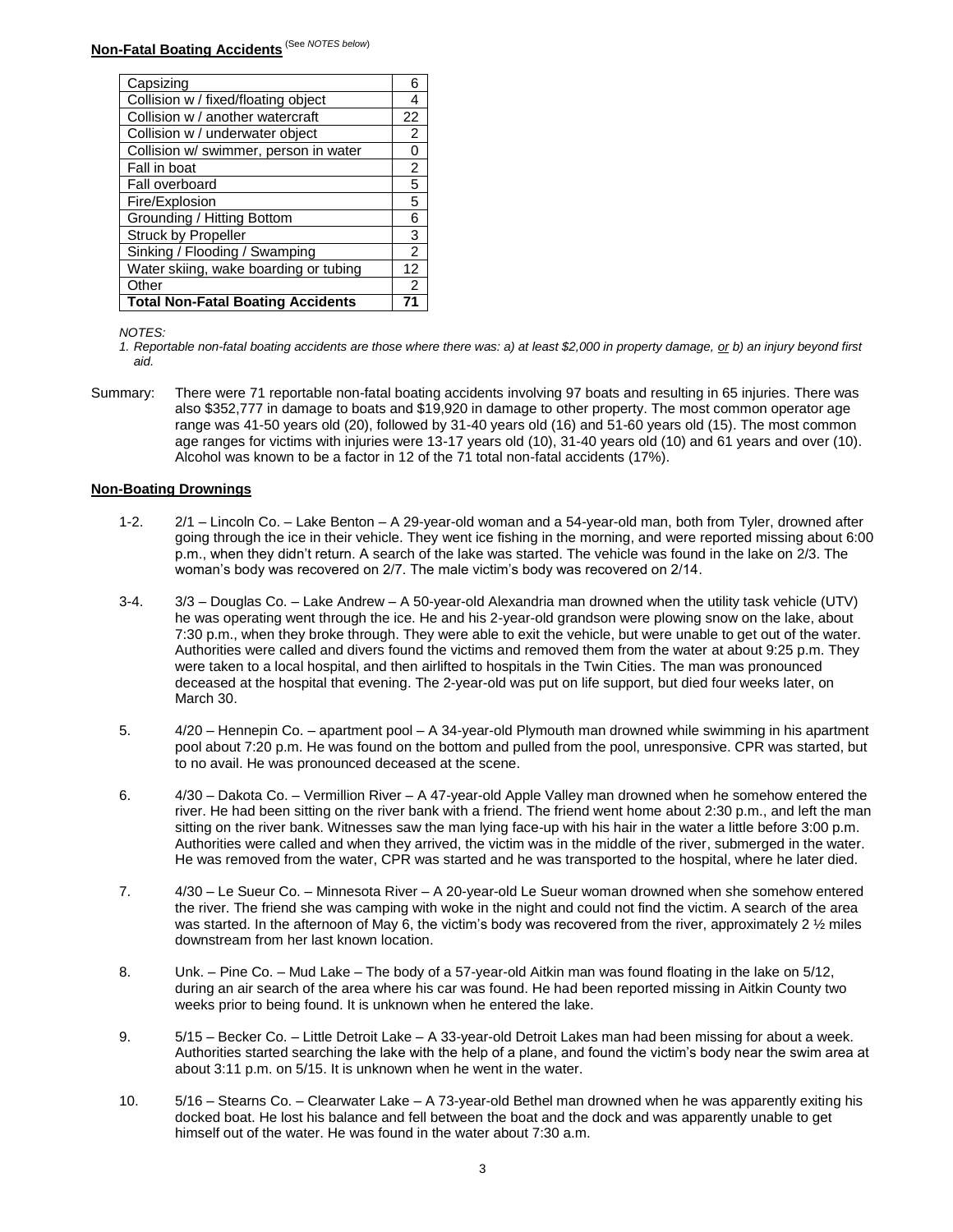- 11. 5/16 Washington Co. residential bathtub A 44-year-old man drowned, about 11:15 a.m., while taking a bath. His wife returned home and found him in the tub, underwater. Authorities were called and the wife started CPR. Paramedics arrived but were unable to revive the victim. He was pronounced at the scene.
- 12. 5/25 Ramsey Co. abandoned apartment pool A 7-year-old St. Paul boy drowned when he fell in rainwater in an abandoned pool. His brother tried to rescue him but also slipped in the water. The fire department arrived and pulled both boys out. The victim died at the hospital on 6/18/15.
- 13. 6/8 Stearns Co. residential pool A 2-year-old boy drowned when he fell into a swimming pool. He was found about 12:45 p.m. by a family member, who pulled him from the pool. She called 911 and started CPR. When authorities arrived, they took over CPR. He was transported to the hospital, where he died.
- 14. Unk. Washington Co. St. Croix River The body of a 26-year-old St. Paul man was found along the shore of the river on 6/12/15. It is unknown when, where and how he entered the river.
- 15. 6/14 Hennepin Co. apartment pool A 3-year-old girl had been swimming with friends and family members. The group went home about 8:30 p.m. and it was discovered that the girl was missing. They searched for her, and when they didn't locate her, they called the authorities. The search continued, and her body was found at the bottom of the cloudy pool at about 1:30 a.m. on 6/15.
- 16. Unk. Ramsey Co. Mississippi River The body of a 27-year-old man was found in the river at the Ford Dam. It is unknown when or how he came to be in the river. The cause of death was determined to be drowning.
- 17. Unk. Anoka Co. unnamed drainage ditch A 46-year-old Coon Rapids man drowned in a drainage ditch. His body was found by a lawn maintenance worker on 6/19. It is unknown how he came to be in the water, or how long he had been there. He was last seen on 6/2/15.
- 18. 6/24 Olmsted Co. wash basin A 1-year-old Dover boy was playing outside with his siblings. They were called inside but he wasn't with the other kids. He was found outside in a water basin used to rinse feet. CPR was started and he was airlifted to a Rochester hospital, where he was in critical condition. He died at the hospital on 7/5/15.
- 19. Unk. Washington Co. Mississippi River The body of a man was discovered in the river on 7/1/15. He had been there for quite a while. He was later identified by the medical examiner as a 48-year-old St. Paul man. It is unknown when, where and how he entered the river.
- 20. 7/4 Rice Co. private pond A 20-year-old Woodbury man drowned while swimming in a pond about 5:17 p.m. He was swimming to shore after using a zip line, when he went under water. His friends called 911. Divers found the victim at about 6:30 p.m. in 14 feet of water. CPR was unsuccessful.
- 21. 7/5 Chisago Co. water feature in yard A 23-month-old girl was playing in the yard while her family did yard work. Her father went in the garage to put some tools away, and when he came out, he didn't see her. He started looking for her and found her within about 5 minutes in the water feature in the front yard. CPR was started and she was flown to the hospital. She died at the hospital on 7/28/15.
- 22. 7/7 Cass Co. Ten Mile Lake A 49-year-old Kalispell, MT man drowned about 5:15 p.m. He was swimming with friends when he went under. He was under for about 5 minutes, and was pulled from the water. CPR was started. When authorities arrived, they took over resuscitation efforts, but were unsuccessful.
- 23. 7/23 or 24 Stearns Co. Mississippi River A 6-year-old St. Cloud boy was reported missing. He had been last seen at about 8:35 p.m. on 7/23. A search of the area was started. The following morning, the search was focused on the river, where the boy's scooter was found. His body was located on 7/24 at about 11:20 a.m. by dive team members.
- 24. 8/1 Ramsey Co. Gervais Lake A 59-year-old man drowned while swimming across the lake about 3:00 p.m. He was swimming with another man, who made it across. When the other man turned around, he couldn't find the victim. Authorities were called and a search was started. The man's body was recovered about 2:35 p.m. the following day.
- 25. 8/4 Chisago Co. St. Croix River A 20-year-old North Branch man drowned while swimming in the river, about 3:44 p.m. He started having trouble in the current and his friends tried to get him to shallow water. He was unresponsive and CPR was started. Authorities arrived and continued CPR, but were unsuccessful. Efforts were stopped at about 4:42 p.m.
- 26. 8/5 Scott Co. oxidation pond at water treatment plant A 56-year-old man drowned in an oxidation pond at the wastewater treatment plant where he was an employee. The incident occurred sometime between 2:00 and 4:00 p.m. He had been seen at lunchtime by co-workers, but hadn't been seen all afternoon. Co-workers tried to contact him, but received no response. Authorities were called and his body was recovered from the pond about 5:05 p.m.